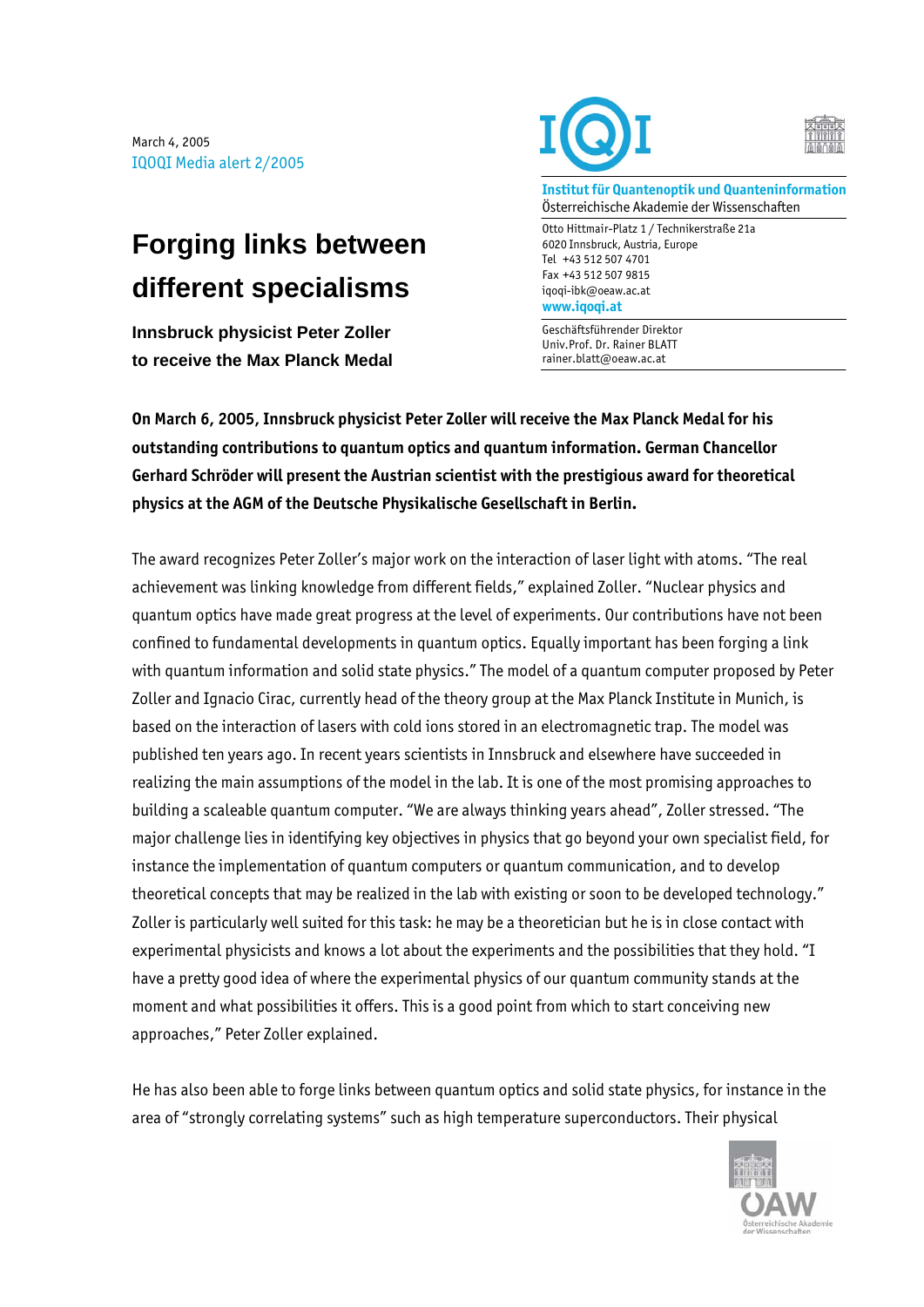mechanisms are unknown, not least because theoreticians cannot fully solve the related models since this task outstrips even the capability of high performance computers. To get at the root of these phenomena Zoller has suggested building a quantum simulator of cold atoms from Bose-Einstein condensates, de facto a highly specialized quantum computer. That this proposal has already been realized in part is one of many successful outcomes of the intensive cooperation of a group of scientists made up of professors, post-docs and students. "In accepting this prestigious award I see myself as the representative of a team", Peter Zoller emphasized who is happy to share this recognition with his colleagues.

## **Scientist of world renown**

Peter Zoller has a chair at the University of Innsbruck and, as scientific director, heads a working group at the Institute for Quantum Optics and Quantum Information (IQOQI) of the Austrian Academy of Sciences (ÖAW). His theoretical work is years ahead of its experimental realization and attracts worldwide interest before eventually being realized in laboratories. Zoller, born 1952 in Innsbruck, studied physics there, got his doctorate in 1977 and his venia legendi in 1980. He has been guest professor in numerous university of world renown and has been offered a chair by the University of Ulm, Germany, the University of Colorado in Boulder and by Harvard University, to name but a few. For several years Peter Zoller had a professorship at the Joint Institute for Laboratory Astrophysics (JILA) in Boulder before taking up a chair at the University of Innsbruck in 1994. In 1998 he received the Wittgenstein Prize of the Austrian Science Fund FWF, the highest Austrian accolade for scientists. In the same year he was awarded the Schrödinger Prize and the Max Born Prize of the Optical Society of America. In 2002 the federal state of Tyrol acknowledged Zoller's work by awarding him the Tiroler Landespreis für Wissenschaft. Since 2001 he has been a full member of the Austrian Academy of Sciences.

The Deutsche Physikalische Gesellschaft (DPG) goes back to the year 1845 and is the oldest and – with more than 47,000 members – the largest association of physicists in the world. Since 1929 it has awarded the Max Planck Medal annually. Previous recipients include famous names such as Max Planck himself as well as Nobel Prize winners Albert Einstein, Niels Bohr, Werner Heisenberg, Erwin Schrödinger and Wolfgang Pauli.

We are happy to provide pictures of Prof. Peter Zoller on request. We can send you pictures of the award ceremony in Berlin on request.